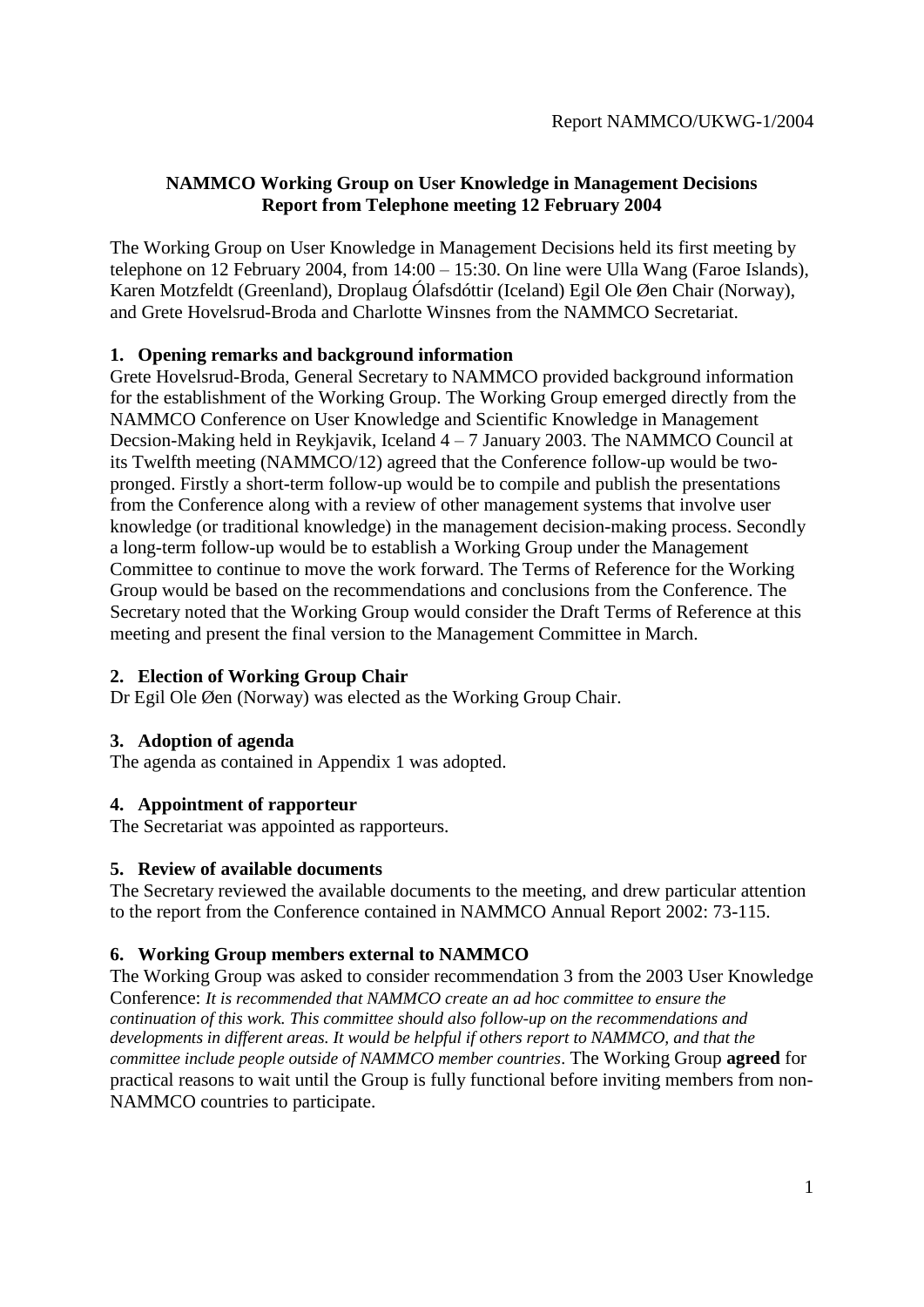### **7. Considerations of draft Terms of Reference**

The Working Group **agreed** to the following terms of Reference:

The NAMMCO Working Group on User Knowledge in Management Decisions was established in 2003 under the NAMMCO Management Committee to follow up on the recommendations and conclusions from the 2003 NAMMCO Conference and on other developments on how user knowledge is incorporated into the management decision-making processes. One future goal of the Working Group is to develop procedures for how relevant groups and organisations outside of NAMMCO can report to NAMMCO on developments on this topic. The Working Group has the following Terms of Reference:

- **1.** Develop procedures on how to make the management decision-making process transparent
- **2.** Develop recommendations on how to build capacity among users for involvement in the process
- **3.** Develop recommendations based on the Secretariat review, in the upcoming Conference Proceedings, of existing resource management systems on how to incorporate user knowledge in the management decision-making process at national levels
- **4.** Consider the Scientific Committee's proposal [see background note below] for procedures on how to incorporate user knowledge into the Scientific Committee's deliberations, in light of the results from the 2003 Conference

Background note to ToR 4.: At its 8<sup>th</sup> meeting in Oslo in 1998, the NAMMCO Council recommended that the Scientific Committee should develop a strategy on how to incorporate the knowledge of marine mammal users in the advice provided by the Scientific Committee. The Scientific Secretary to NAMMCO, Daniel Pike prepared a proposal for discussion by the Scientific Committee at their 7<sup>th</sup> meeting in Greenland in April 1999 (see NAMMCO Annual Report 1999: 127 for the proposal text and discussion). The Management Committee at their meeting in September 1999 endorsed the Scientific Committee proposal. In 2000, the Management Committee endorsed the Secretariat proposal to hold a Conference on the topic, and the Secretariat was tasked with taking the lead in developing the Conference Programme. The Scientific Committee at its  $9<sup>th</sup>$  meeting in October 2001, in response to the planned conference decided to place the process developed by the SC on hold pending further direction from the Council (NAMMCO Annual Report 2001: 15). At NAMMCO/11 February 2002, in Greenland the NAMMCO Council agreed to hold the Conference and noted that the Scientific Committee proposal would be considered after the Conference had taken place and the results and proceedings had been deliberated (NAMMCO Annual Report 2001: 31).

### **8. Future work plan**

The Working Group **agreed** that the first step would be to collect the methods/ procedures used by the managers in each member country for how users are involved in the decisionmaking process (ToR **1.**). The Secretary explained that the report from the 2003 Conference contained relevant information on this topic. With respect ToR **2.**, the Working Group members were also asked to collect material on this topic from their respective countries. All information collected were to be forwarded to the Secretariat.